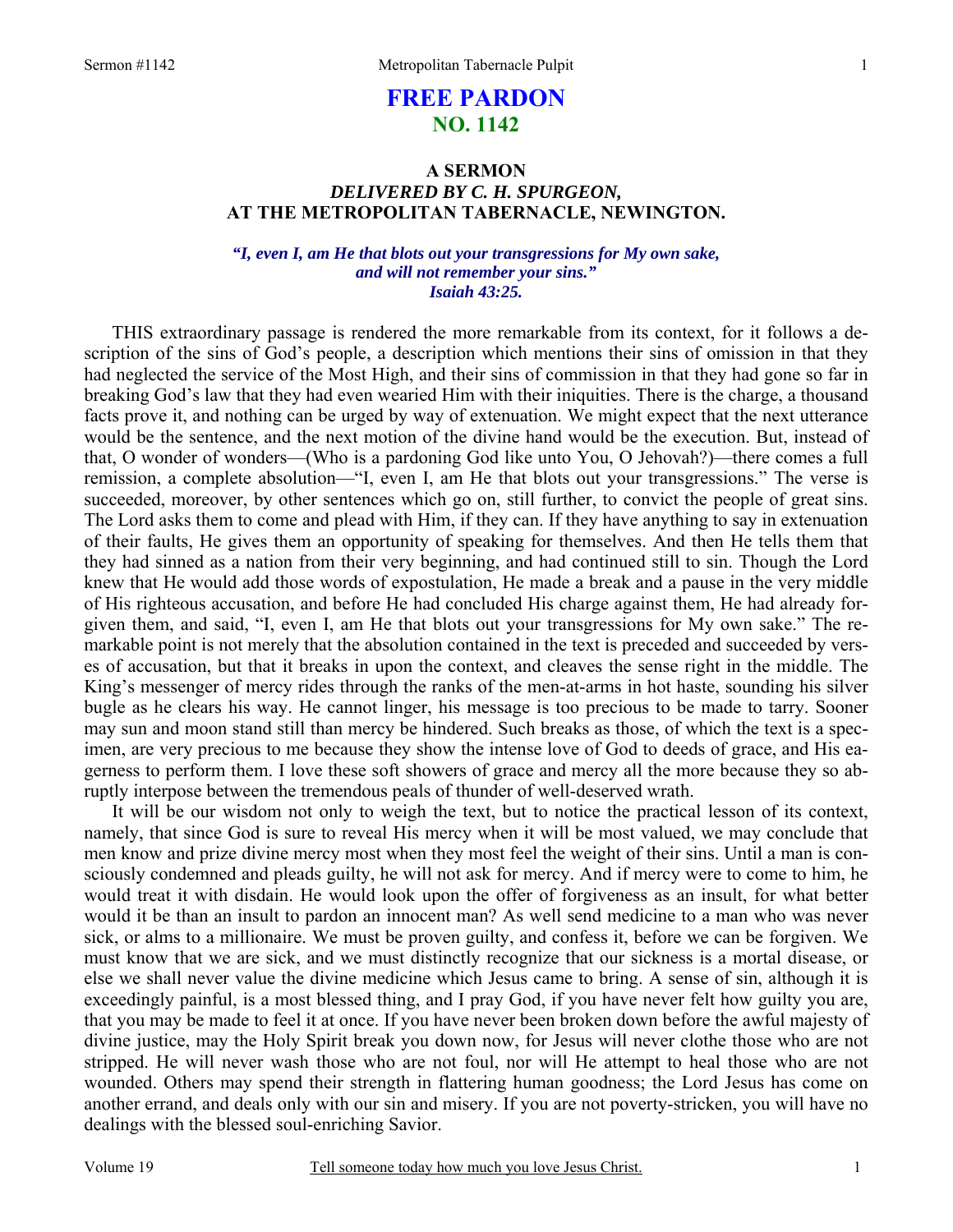Having thus considered the context, let us notice two other points. The first is *the nature of the pardon which is here so graciously proclaimed;* and the second is *the effect which this pardon produces upon the minds of those who are enabled to receive it.* 

**I.** First, dear friends, let us carefully notice THE NATURE OF THE PARDON WHICH IS HERE SO GRACIOUSLY ANNOUNCED. "I, even I, am He that blots out your transgressions for My own sake, and will not remember your sins."

1. Note, first, *it is a pardon from God Himself,* whereupon we further observe that it is a pardon *from Him who is offended.* Sin is mainly an attack upon God. It is an offense against His own most excellent person; it is treason against His most glorious sovereignty. God therefore feels more, sees more, and is more thoroughly affected by the evil of sin than anyone else. And the context of the text shows that He does not treat sin as a trifle as some do—that He does not regard it as a thing which can be readily passed over, but takes solemn note of the sinful omissions and commissions of His people, and in due time calls them to account, mentioning their sins in a way which shows that He is sorely displeased. Sin is, in Jehovah's eyes, exceedingly sinful, an abominable thing which His soul hates. And yet, notwithstanding this, it is the very same God who has such a hatred of sin who, nevertheless, says, "I, even I, am He that blots out your transgressions." We have offended God, and the same offended God forgives us. We have violated His law, and yet the lawgiver Himself, pardons us. We have insulted His majesty, and yet the King Himself, deigns to say, "I, even I, am He that blots out your transgressions."

This is the more delightful because we know that *only He could forgive*. What is the use of forgiveness from one who has not been offended? How can I forgive you for a transgression which you have committed against another person? He, alone, whose law has been broken, and who is both the fountain of justice, and the executive of the law, is able to forgive committed offenses. Power to forgive resides nowhere but in the great Supreme, but then, if you obtain pardon from Him, *it is pardon* beyond question. If some man, like yourself, who takes upon himself to say that he has received a commission from heaven, shall absolve you, it is not worth the breath he spends in uttering the mimic absolution, or the time you waste in listening to it. But if the Lord Himself, out of His excellent glory, says, "I, even I, am He that blots out your transgressions," then, indeed, the pardon is divinely precious and effectual. There is reality in divine forgiveness. It is no dream or fiction of the imagination. Whom God forgives, who can condemn? This led the apostle Paul to say, "Who shall lay anything to the charge of God's elect? It is God that justifies; who is he that condemns?" Deep is the peace which the Lord's own absolution brings to the soul. If He has said to the greatest offender, "I forgive you," what more is needed? What is the use of adding ceremonies and rituals, and the like, if the Lord, Himself, has spoken? One word from the lips of Jehovah, the great forgiving God, is worth millions of "masses," and billions of indulgences from the Pope himself. Our conscience demands no more than pardon from the Lord, and it will never rest satisfied with anything less. O Lord, against whom we have erred, Your own sure Word of grace contents us, but without that Word, spoken home to us by Your Spirit, our heart continues to condemn us, and we pine away in our sins.

Brethren, there is something about the character of God which is not always dwelt upon as it should be, which tends to make His forgiveness more full of consolation to the soul. There are many idolaters in the world besides those who worship blocks of wood and stone. There are men who would scorn to be called idolaters, who, nevertheless, are not worshippers of the true God, but followers of a deity of their own making. They have not made him with wood, or clay, or gold, or silver, but they have fashioned him out of their own conceptions. They believe in a god such as they think God ought to be and according to the general rule and fashion nowadays, the god whom men invent for themselves is a being entirely devoid of justice. They say that the God of the Bible, (who is the real, living, and true God who made the heavens and the earth), is vindictive because He severely punishes rebellion against His law. Because, being at the head of all moral government, He will not allow His law to be trampled on with impunity, and will by no means spare the guilty. The God who executes vengeance and terribly rewards the proud doer is not the God for men of the modern school. They want an easier deity, a far less stringent governor. They want a god of as easy virtue as themselves. The Lord God of Elijah will never suit the fair-spoken Ahabs of this age who cry, "Peace, peace," where there is no peace. He was never beloved

2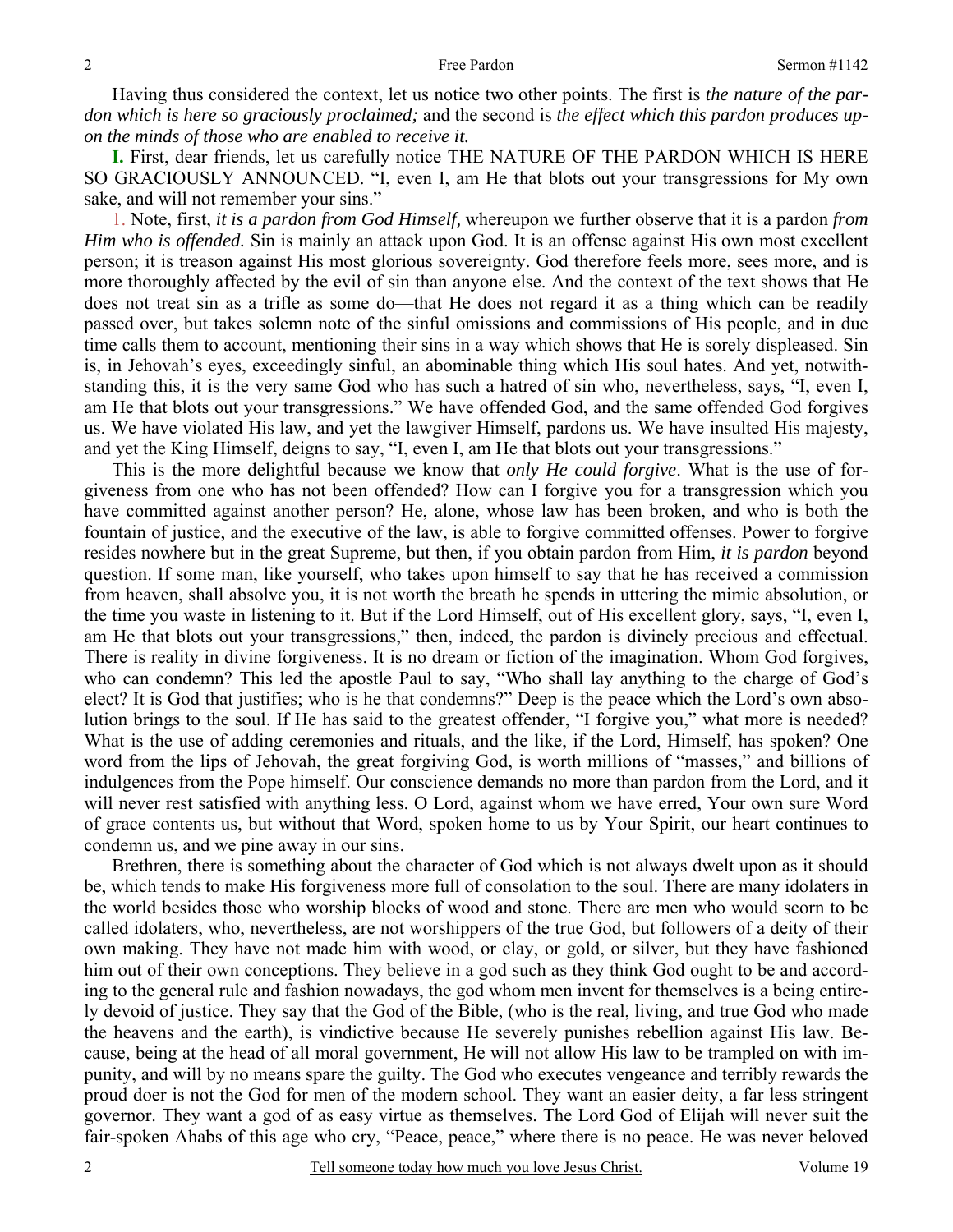by proud and carnally-minded men. They set up an effeminate deity of their own who is like themselves, who cares nothing about the evil of sin, and will wink at it, and will allow sinners to go unpunished—a god who does their bidding, for he quenches the fires of hell, or renders it only a transient punishment for a few years. Theirs is a god who gives them license to think as they like, and treat his word as a roll of cloth for them to cut according to their own fashion. The god of modern thought is not the God of the Bible; neither is he any more the true God than Baal or Ashtoreth, Jupiter or Apollo. The true God is the God who is revealed in the Scriptures, and manifested in the person of the Lord Jesus Christ. He is known only to those, to whom He reveals Himself and the rest, by their own carnal wisdom, are blinded so that they have not seen Him, neither know Him. Now, I say it here, that if there were a god whose nature was nothing else but gentleness, and who, therefore, winked at sin, his pardon would never have satisfied my conscience, for when my conscience was awakened to know the evil of sin, I felt that if God did not punish me, He ought to. There was about my heart this feeling that my sin ought not to go unpunished. In fact, I punished myself for my sin by the deep convictions, fears, and trembling of my soul. And if anyone had said God blots out the sin, and thinks no more of it, the assurance would have given me no peace. I would have felt that there was an injustice involved in my being pardoned. My sin would still have cried for vengeance, and therefore my conscience would have had no peace. But when I came to understand that the God of the Bible would not pass by sin without first vindicating the honor of His moral government; that He would not permit sin to be trifled with and to go unpunished, and that, therefore, He, Himself, in the person of His own Son, had suffered the penalty for my sin, then I said, "This is the kind of pardon which I need; a pardon which satisfies God's justice, and, therefore, satisfies my own instincts of right. The bearing of my sins by the Lord Jesus in His own body on the tree makes me feel perfectly content, for now God, Himself, can bring no charge against me, since He cannot punish me for that which He laid upon His own Son." Shall He demand payment twice for one debt, or punish twice for one offense? If my sins were laid upon His Son, then is His justice abundantly satisfied, and my soul accepts the free pardon which He gives, without a fear that the strictest justice will ever pronounce my pardon null and void. Now, when God, even Jehovah, the Jehovah of this book, says, "I, even I, am He that blots out your transgressions, I who thundered from the top of Sinai, I who drowned Pharaoh and his host in the Red Sea, I who smote Sennacherib with all his armies, I, the just and terrible God, who revenges and is furious, and whose anger burns like fire against sin, I, even I, am He that blots out your transgressions," this is a glorious word, indeed. "A just God and a Savior." "Just and yet the justifier of him that believes." Oh, here is a solid foundation for the heart, the conscience, the entire man to rest upon! This is pardon which weighs well in the scales of judgment, and is not mere wind. This is pardon which acts as balm to the wounds of conscience, and breathes life into hearts dying of despair.

So, you see, there is much in the fact that the pardon comes from God. But I have not brought it all out yet, for remember, beloved, that inasmuch as it comes from God, *He alone, knows the full extent of sin,* and there can be no pardon given for a sin which has not been recognized somewhere or other. It might be that pardon would only reach to a part of the offense through the ignorance of the person offended, supposing him to be a fallible, finite being. And though he forgave the wrong done, as far as he knew it, yet he might soon wake up to a fuller sense of the offense committed against him, and feel new anger at the transgressor. A king can only forgive a rebel for those acts of which he knows him to be guilty. Now the Lord knows all our sins. There is not a sin that has ever escaped His eyes. Those committed in the secret chamber, in the darkness of the night, those which never struggled into action—sins of the heart and imagination, those which have never been whispered into any human ear, God has known. What does He not see? And this is a blessed thing for us because it causes the pardon to cover fully the whole extent of the sin. A priest once said that if we did not remember all our sins and confess them, they would never be forgiven. Well, then, certainly they never will be forgiven, for no man can ever remember one thousandth part of his transgressions. But blessed be God, the pardon does not rest with *our* knowledge of the sin, but with *God's* knowledge of the sin. And therefore that pardon is complete which comes from the all-seeing God. "I, even I, am He"—the Omniscient who is everywhere present, who saw you in the darkness, and heard your heart in all its evil speeches against the Most High— I, the all-knowing one, "I am He that blots out your transgressions."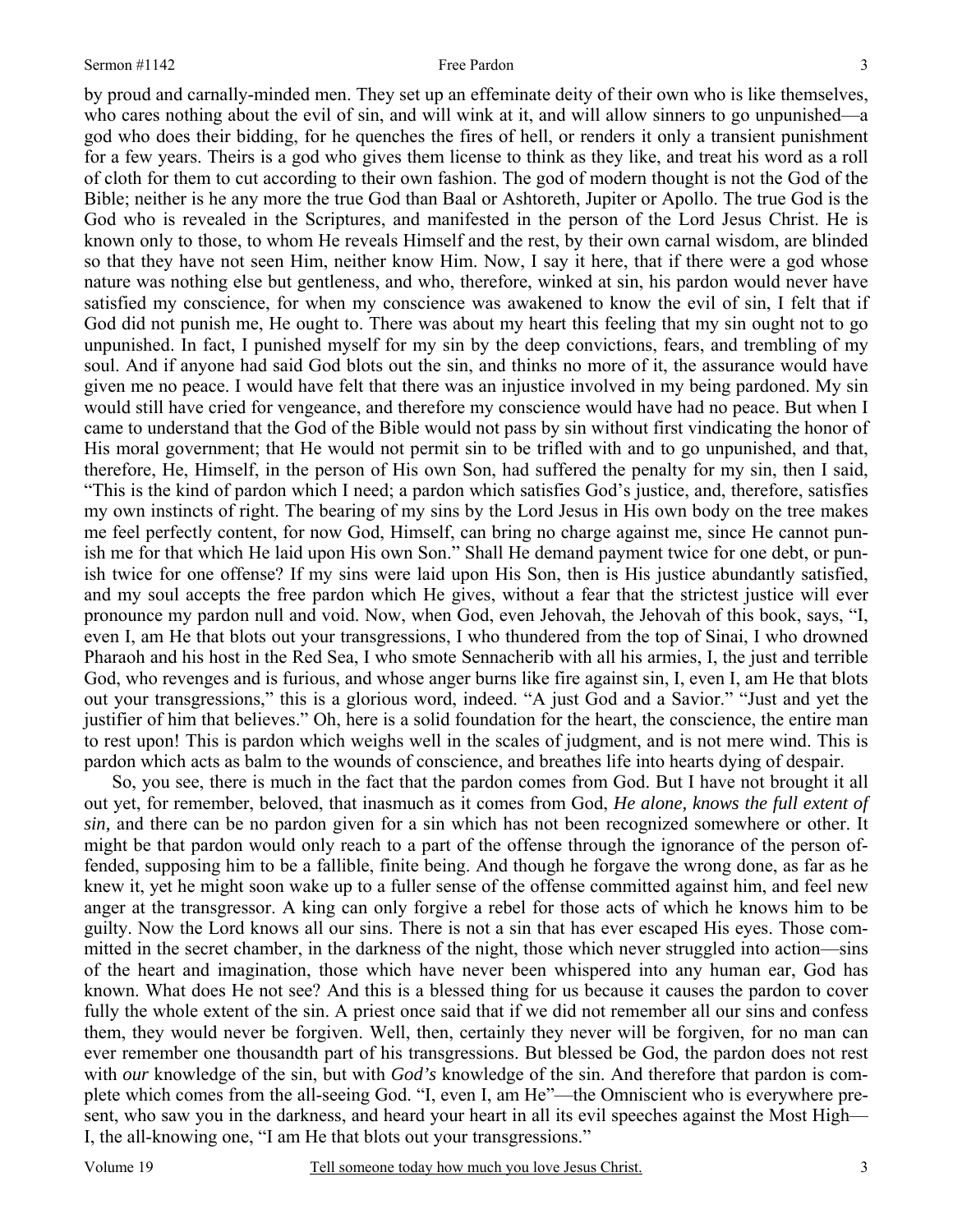Oh, this unrivalled pardon, how full of consolation it is! Every attribute of God adds to its splendor. Every beam of the divine glory heightens its grandeur. When we think it is our Father Himself, our Father whom we have offended, who now kisses us with the kisses of His lips, and presses His penitent children to His bosom and says, "I, even I, am He that blots out your transgressions," the pardon is rendered inestimably precious by the person from whom it comes.

**2.** Notice, next, *the reason why it is given,* the grounds upon which it is based, for they are profoundly comforting. "For My own sake." The entire motive of God for forgiving sin lies within Himself— "For My own sake." No man has his sins forgiven because they are little, for the smallest sin will ruin the soul, and every sin is great, however little it may seem to us. Each sin has the essence of rebellion in it, and rebellion is a great evil before God. No man, therefore, will have God say to him, "I have blotted out your sins because of the littleness of them." Never!

Again, no man's sin is forgiven on the ground that his repentance is meritorious. There is nothing in Scripture to warrant such an idea. Repentance precedes a sense of forgiveness in some measure, but it follows forgiveness in a larger measure. It is not the cause, though it is the attendant, of remission. God's motive for pardoning a sinner is not because that sinner repents, for repentance of itself is no recompense to God. There is repentance, I think I had better call it remorse, which the lost feel in hell, but it changes not their doom. And had it not been for a Savior, we might have known the repentance which Esau felt when he went out and wept, but, nevertheless, lost the blessing—lost it irretrievably. Neither does our text tell us that God forgives men's sins because He trusts that after they are forgiven they will do better. By His grace, forgiven men are made to do better, but it is not the foresight of any betterness on their part which leads God to the forgiveness. That cannot be a motive, for if they do better, their improvement is His work in them. Left to themselves, they would do even worse after they were pardoned than they had done before. And from the mercy of God they would argue immunity to sin, as, alas, too many which hold the truth in unrighteousness have already done. No, the only motive which God has for pardoning sinners, according to the text, is one which lies within Him—"for My own sake."

And what, I pray you, is that motive? Brethren, the Lord knows all His motives, and it is not for us to measure them. But is it not, first, that He may indulge His mercy? Mercy is the last exercised, but the most pleasing to Himself, of all His attributes. Therefore, because He is full of mercy, He blots out sin. He has this motive, too, which is within Him, that He may glorify His Son, who is one with Himself. His Son has made atonement; has offered and presented it, and now, in order that He may have His full reward, the Lord delights to blot out the sins of those who come to Him. It is within Him that the motive lies. And what a comfort this is, for if, when looking into my soul, I cannot see any reason why God should save me, I need not look there, since the motive lies yonder, in His own gracious bosom. According to the multitude of His loving-kindnesses, He will blot out my transgressions. I may look to all my past life, and not discover a solitary action out of which I could make a plea for mercy. I may look to my present condition, and perceive not even a glimpse of improvement, or even a ray of hope that I shall be better in the future, but rather a dreadful fear that I shall grow worse and worse. And when I have seen these discouraging facts, I have only seen what the truth, for in itself, my case is deplorable, indeed. But this is my comfort—I may look right away from myself to God, yes, it is my duty to do so. O man, if God is to save you, it will not be because of anything you are, or ever will be. He must do it for His own sake. And, oh, how splendidly this sets the door of mercy open! It does not stand, now, upon the latch, that those may enter who are little sinners. But the great gate of grace stands wide open—what if I say nailed back to the wall? For what sinner is there whom God cannot pardon, if He pardons for His own sake and not for the sinner's sake? What if the man were black with lusts which we dare not mention? What if he were red with murder? What if every crime in the catalog of guilt had been committed by him? Yet if God pardons, not because of anything He sees in the man, but because of what He finds in Himself, it remains a possibility for God to pardon the vilest of the vile, and the truth revealed in the Bible makes it certain that God will forgive such if they turn to Him, confess their transgressions, believe in His dear Son, and so pass from death unto life. How blessed, then, it is to look not only at the God who gives the pardon, but at the reason why He gives it—for His own sake!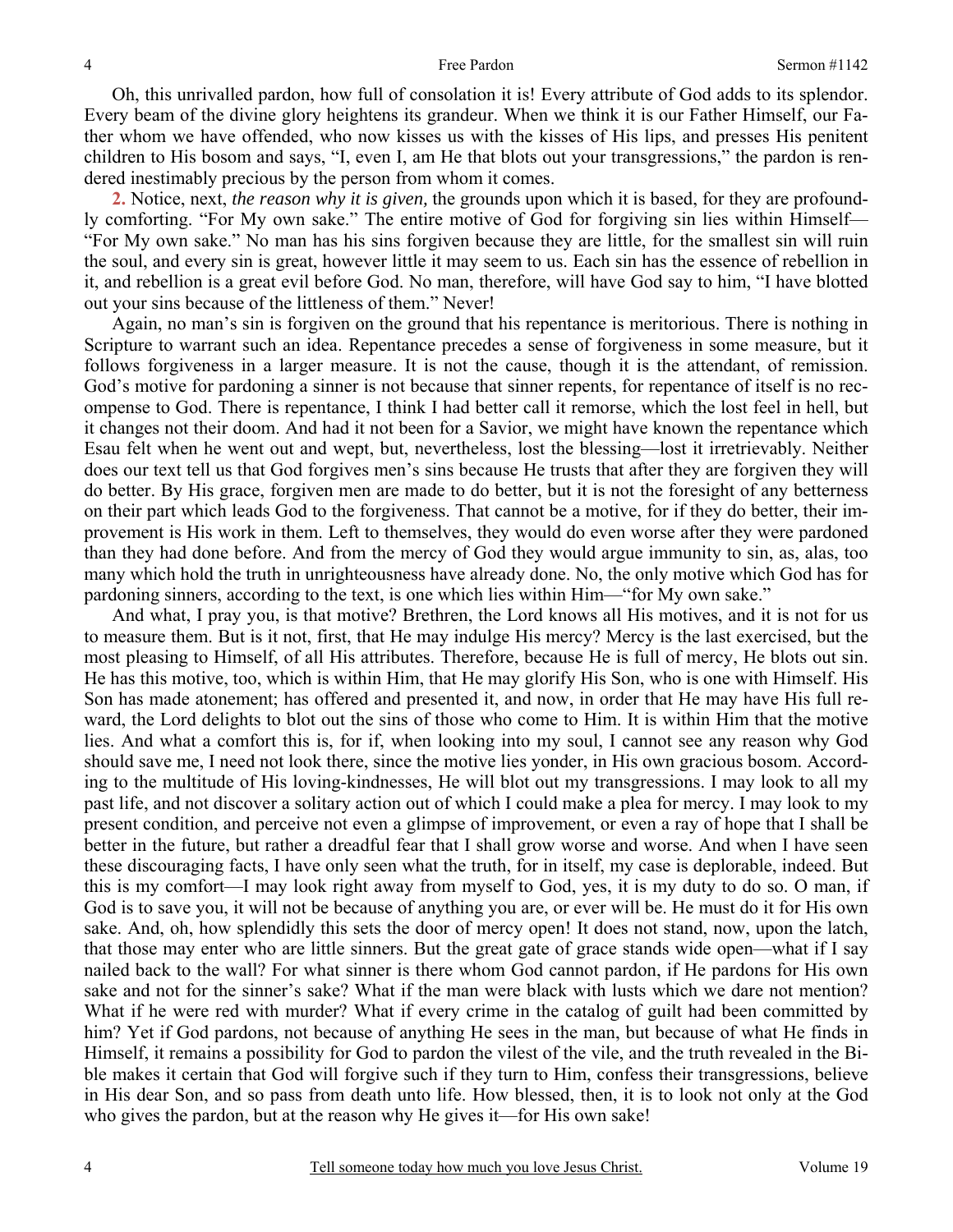**3.** And now, thirdly, it is noteworthy in this glorious text *how complete and universal the pardon is.* He does not say, "I, even I, am He that blots out *some* of your transgressions, and will not remember *a certain number of* your sins." No, the Lord makes a clean sweep of the whole dreadful heap of our sins. They are all driven away at once by one stroke of almighty mercy. The text includes all the sins which the Lord had mentioned before—their buying Him no sweet cane with money—their refusing to attend to His sacrifices. Our *sins of omission* are all gone. Beloved friends, can any of us number our sins of omission? Those are the sins which ruin men. At the last great day the Judge will say, "I was hungry, and you gave Me no meat, I was thirsty and you gave Me no drink, sick, and you visited Me not." Those on the left hand were not condemned for what they did do, but for what they did not do. And the things which we have not done—the things which we have left undone which we ought to have done—these are the majority of our sins. Who shall count them? They outnumber the sands of the ocean. Yet the divine pardon cleanses us from them all. No spot or wrinkle remains.

And then He mentions *actual sins.* He says, "You have made Me to serve with your sins." [You have burdened Me with your sins.] But He declares that He blots them out, transgressions and sins, both forms of evil. They are both gone, all gone, wholly gone.

Now, I know not what particular sins may have been committed by the members of this congregation. Suppose we were to begin at yonder aisle, and each one had to stand up and acknowledge his sins? Well, it would take much time and we would have sinned a great deal more before we had come to the end of the confession. What a pile of sin there would be on this threshing floor, if every man were compelled to bring his own mass of sin, and pour it out upon the common heap. Yet the Lord does not set bound or measure, but says, "I, even I, am He that blots out your transgressions, and will not remember your sins." All the believer's sins are gone, and all are gone at once.

This is the very joy and glory of gospel absolution. The believer knows that his sins are not in the process of being pardoned, but *are* actually pardoned at this moment. No remnant of our sins remains to be dealt with in the future, the whole mass is put away. However black the guilt, however aggravated the criminality, however repeated the crime, however heinous because committed against the light, however enormous because perpetuated despite the Holy Spirit—they are all forever made an end of, annihilated, and forever gone when we believe in Jesus. Sins against God's law, and Word, and day, sins against Christ's blood, sins against His love, sins against His person, sins against His crown, sins against Himself in all His offices—an infinite variety of sins—they all vanish before that gracious declaration, "I, even I, am He that blots out your transgressions."

Once more upon this point, the pardon is noteworthy on account of its being *most effectual.* It is described as blotting out. Now, blotting out is a very thorough way of settling a thing. If an account has been standing in the ledger a long time, and the pen is drawn through it, it remains no longer. Whether it is a large account or a small one, the same stroke of the pen will do it. If you owed a creditor a thousand pounds, and another owed him only ten, the word, "paid," takes as many strokes of the pen to write for the one account as for the other, and it is just as easily done if the creditor is satisfied. Whatever sin there may have been in God's people, when they come before Him, He writes, "Acquitted," at the bottom of the page which is against them, and its condemning power is gone. What a joy it is to see the long catalog of my sins blotted out by the bleeding hands of Jesus, so that it cannot be read in the court of heavenly justice! What bliss to see it nailed to the cross of the dying Savior! Heavy as my soul's debts were, I doubt no longer, now that I see the grim reckoning fastened to the bloody tree.

And then mark the wonderful expression, "I will not remember your sins." Can God forget? Forgetting with God cannot be an infirmity as it is with us. We forget because our memory fails, but God forgets in the blessed sense that He remembers rather, the merit of His Son, than our sins. Indeed, God forgets sin in the sense of remembering that it is forgiven. I think it was Augustine who had been once a great sinner. After he was converted he was met in the street by one with whom he had often fallen into sin, and when she spoke to him and said, "Augustine, it is I," he said, "Ah, but it is not *I,* I am dead, and made alive again." Now, when God's justice meets a man who believes in Jesus, that man is no longer, the *I,* that sinned, for that *I* is dead in Christ. "Know you not that we were crucified with Him? "The believer was buried with Christ, so that, as he that is dead is free from the law which condemned him—for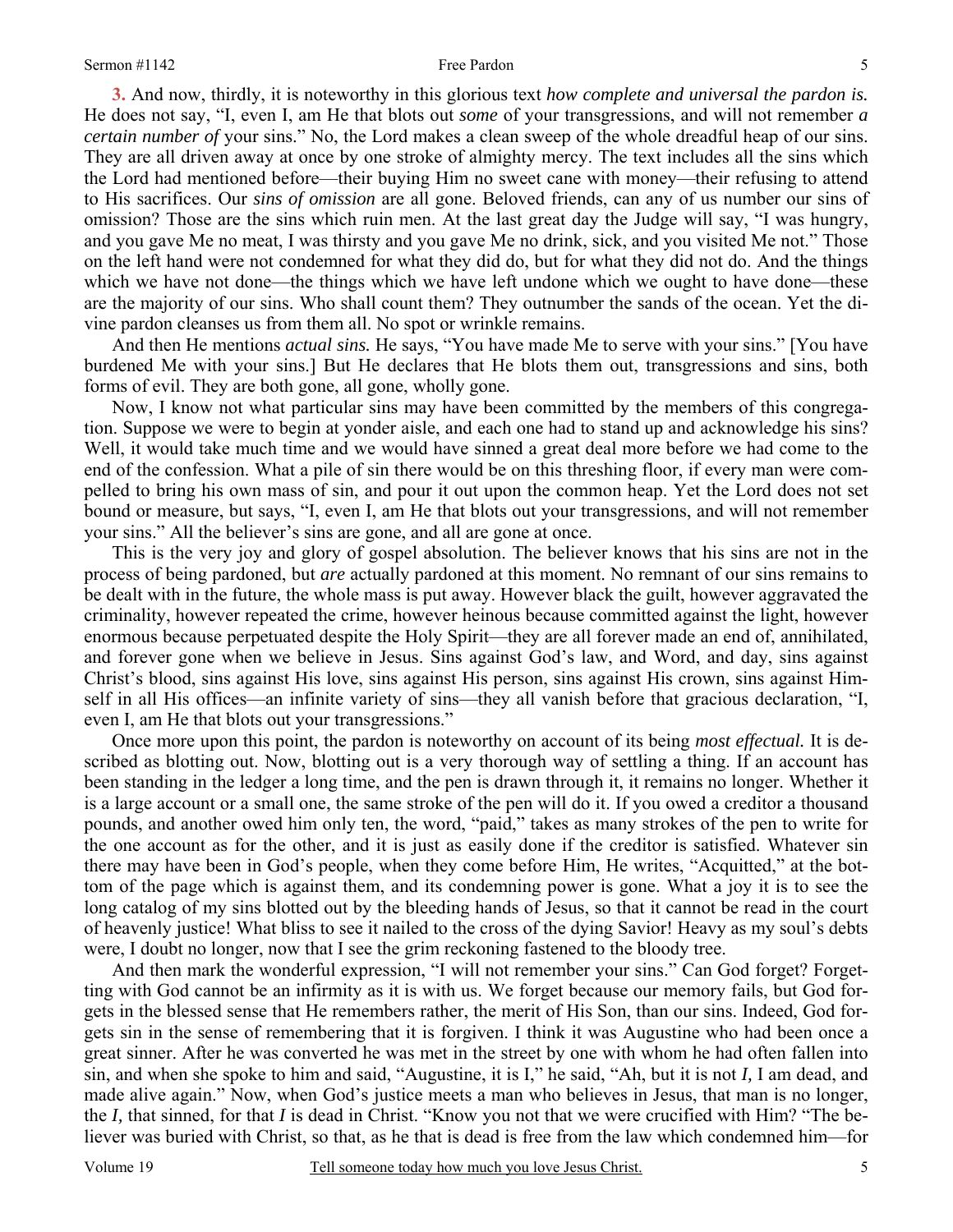how shall the law arrest a dead man?—so we, being dead in Christ and risen again in Him, are new creatures, and do not come under the divine sentence. And God knows us not as sinners, but only, now, knows us as new creatures in Christ Jesus. He knows and recognizes in us the new life, having "Begotten us again unto a lively hope by the resurrection of Jesus Christ from the dead." That is one of the instructive features of the ordinance of baptism. The believer, there, sets forth the doctrine of salvation by death and burial. That was Noah's salvation. He went into the ark as one dead to the world, he was buried in the ark, and then he floated out from the old world into the new. "The like figure," says Peter, "whereunto baptism does also now save us, (not the putting away of the filth of the flesh, but the answer of a good conscience towards God), by the resurrection of Jesus Christ." That is to say, baptism is a like figure of salvation, for it sets forth in a figure, and only in a figure, our death with Christ, our burial with Christ, our resurrection with Christ. Therefore where there is true faith, and the soul has communion with Christ, we are buried with Him in baptism unto death, "That like as Jesus rose from the dead by the glory of the Father, even so we also may rise to newness of life." Death has passed upon us, "For we thus judge," says the apostle, "that if one died for all, then all died"—(for such is the literal Greek)—and that He died for all, that they which live should not live from now on unto themselves, but unto Him that died for them, and rose again." Well, then, beloved, if we are dead, I do not wonder that God says He does not remember our sins, for we are new creatures. We have passed from death to life. We have come into a new life, and God looks upon us from a new point of view. He regards us under a new aspect as members, not of the first Adam condemned and dead, but of the second Adam, the Lord from heaven, the living and the quickening Spirit. Well may He say to men who are new creatures, "I will not remember your sins."

Every word of the text is delightful, and I cannot attempt to go into the fullness of it. May the Lord lead each one of you into it, and especially you young people. As for those who are not converted—oh, that they would long for the precious things here set forth! May God speak to some who came in here vile sinners, and say to them, "For My own sake I forgive you." Oh, how you will leap for joy! What a thrill will go through your heart! You will not doubt the existence of God any more, I will guarantee you. You will have no more questions and quibbles. The Spirit of God will speak to your heart, and that will convince you, though nothing else will, and you will go away to glorify the grace you once despised.

**II.** Now I come to the consideration of the second point very briefly—THE EFFECT OF THIS PARDON WHEREVER IT COMES WITH POWER TO THE SOUL.

Timid persons have thought that the free pardon of sin would lead men to indulge in it. No doubt some are base enough to pervert it to that use, but there was never a soul that did really receive pardon from God who could find in that pardon any excuse for sin or any license to continue any longer in it. All God's people argue thus—"Shall we sin that grace may abound? God forbid. How shall we, who are dead to sin, live any longer therein?" And again, the apostle says, "Shall we sin because we are not under the law, but under grace? God forbid." He utters a most solemn disclaimer against the idea that the amazing mercy of God can lead the regenerate into sin.

The first effect of pardon upon the man who receives it *is surprise*. The man has been lying at the foot of the cross looking for mercy, and all of a sudden he glances at the bleeding Savior, and he is forgiven. And he feels something like Peter when he was brought out of prison. "He knew not that it was true that was done unto him by the angel, but thought he saw a vision."—

> *"When God revealed His gracious name, And changed our mournful state, Our rapture seemed a pleasing dream— The grace appeared too great!"*

I recollect how overjoyed I was when I received pardon. I did not know how to contain myself for delight. But after a while this thought assailed me—such great mercy is too good to be true. My surprise at it staggered me. How could it be that I was actually forgiven, and through the blood of Jesus made clean in the sight of God? The goodness of God astounded me. It reminds me of an illustration I have used before, but it is a good one. If you have a dog at the table, and you throw him a scrap of meat, he swal-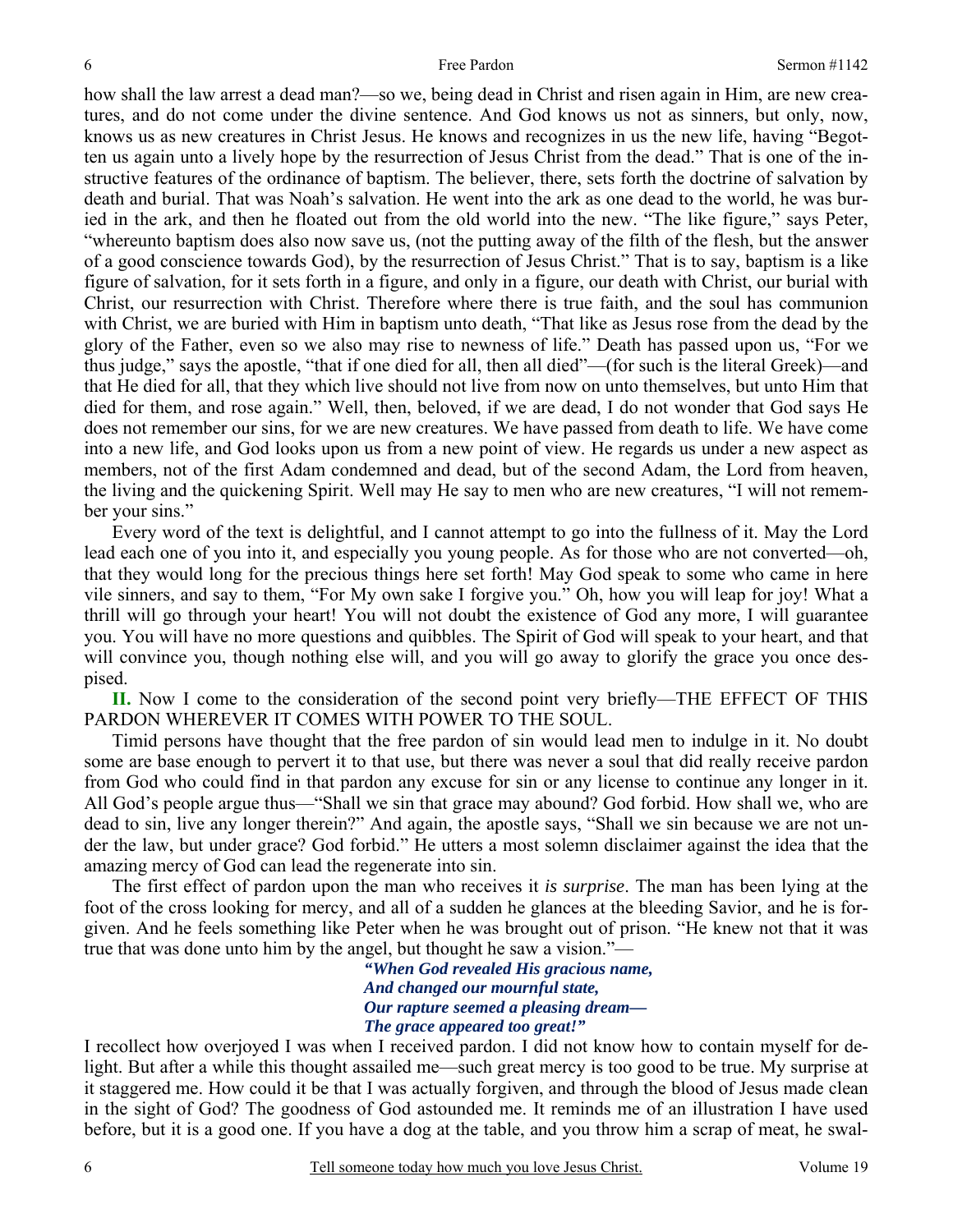lows it directly. But if you were to set the whole joint down on the floor before him, he would turn away. He would feel that you could not mean to give a fine joint of meat to a dog. He would not think of touching it, at least, few dogs wouldn't. And it seemed to me as if the Lord could not have meant all the wonders of His love for such a dog as I was. I was ready to turn away from it through the greatness of it. But then I remembered that it would not do for God to be giving little mercy. He was too great a God to spend all His power in pardoning little sinners, and granting little favors. And I came back to this—if His grace was not too big for Him to give, I would not be such a fool as to refuse it because of its greatness. You remember how Alexander told a soldier that he might have whatever he asked? The man went to the royal treasury, and demanded such a vast sum that the officer refused to let him have it, and said to him, "How can you be such an unconscionable fellow as to ask for so much?" When Alexander heard of it, he said, "It is much for him to receive, but it is not too much for Alexander to give—he has a high opinion of my greatness. Let him have what he has asked for. I will not fall short of his expectations." God is a great God, and to forgive great sins is just like Him. *We* cannot forgive at this rate, but God can. To forgive great sins, tremendous sins, unspeakably black sins, adds to His glory, and makes men say, "Who is a God like unto You, passing by iniquity, transgression, and sin?"

At first, then, mercy fills us with surprise. The next thing it does is to fill us with *holy regret*. We feel, "What? And is this the God I have been standing out against so long? Is this the God whom I have despised or neglected, whose gospel I put away from me, saying that there was time enough for me to attend to it when I grew old, and had seen a little of life? Is this the God whom I have been slighting, who has loved me at this rate, and given His dear Son from His own right hand to bleed and suffer in my place?" It has been said—I think by Aristotle—that a person cannot know that he is loved without feeling some degree of love in return. I am quite certain that you cannot know in your soul, by the experience of pardon, that God loves you, without feeling at once, "I am ashamed that I did not love my gracious God. I am disgusted with myself that I could have acted in such a disgraceful way towards Him. Did He love me before the world began? Did He write my name in the roll of His electing love? Did He ordain me to a crown of life, and to a harp of gold? Did He predestinate me to be conformed to the image of His Son? When the Savior bled, did He think of me as He was dying, and did He especially lay down life for me? Am I one whom He has betrothed unto Himself forever in faithfulness and love, and mercy? And yet have I been foolish enough to live all this while a stranger, and an enemy to Him?" When a sense of dying love comes mightily into the heart, we feel that we cannot be enough revenged upon our cruel hearts for having treated such a generous, such a forgiving God so.

As this sense of pardon first breeds surprise, and then intense regret, it next creates in us *fervent love.* "We love Him because He first loved us," and we love Him best of all for having pardoned us. No one loves God as much as the man or woman who has had much forgiven. Scripture tells us this in the case of the woman who was a sinner—she alone, washed the Savior's feet with tears, and wiped them with the hairs of her head. Commonplace Christians have never experienced any deep sense of sin, and consequently, Christ is a very commonplace Savior to them. Ah, but when a man feels that he is a vile sinner, and that he should have been in hell, and in the hottest part of it, if it had not been for sovereign grace, I tell you, sir, if the Lord lifts that man up out of the pit, and gives him a place among His servants, that is the man who will feel the water in his eyes when he talks about the Savior's grace. That man cannot speak about redeeming grace and dying love without feeling that there is charming music in those precious words and the best of all music in their precious sense. The viler the sinner, the more love has he to the Lord when he is forgiven. As he feels his sin, so He loves his Redeemer. "The burnt child dreads the fire," but I will tell you the child that dreads the fire most, if there could be a child which had burnt itself in the fire, and then all its sores and blisters were taken off it, and laid upon its mother, and that child saw its mother's face all scarred and marred with the burning, and saw her body in pain on her dear one's account, I am sure the child would hate all idea of playing with fire as long as it lived. Many suffer for sin in their own persons, but do not hate it. They will go back to the very sin which injured them, as moths fly again to the candle. But to see another suffering for my fault—such a one as Emmanuel, God with us—to see His hands fastened to the cross, and His feet pierced, and His heart gashed, and all His life flowing out in blood, and Himself bearing agonies unutterable for my sins, it makes me feel